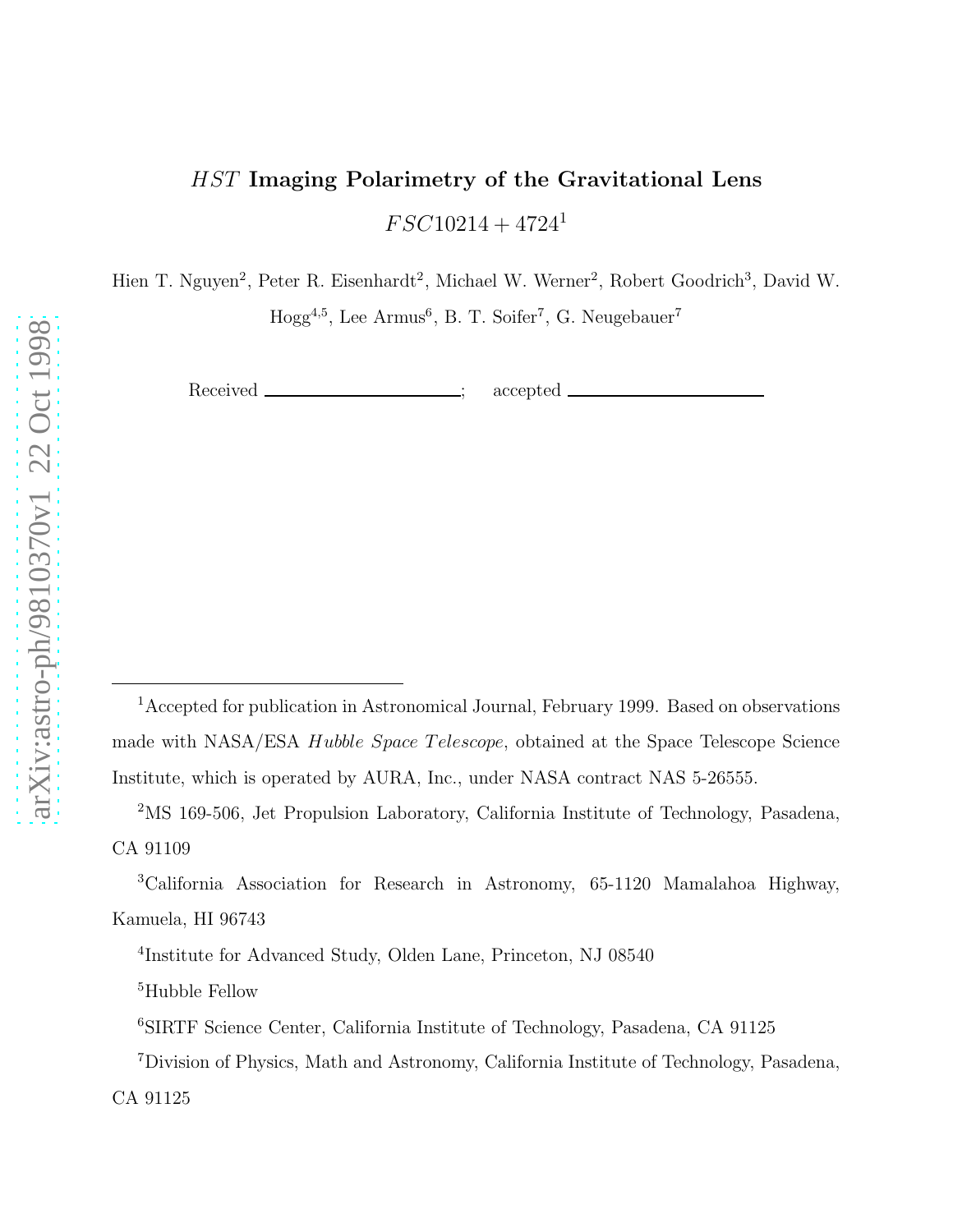## ABSTRACT

We present imaging polarimetry of the extremely luminous, redshift 2.3 *IRAS* source  $FSC10214 + 4724$ . The observations were obtained with  $HST$ 's Faint Object Camera in the F437M filter, which is free of strong emission lines. The 0.7 arcsec long arc is unresolved to 0.04 arcsec FWHM in the transverse direction, and has an integrated polarization of  $28 \pm 3$  percent, in good agreement with ground-based observations. The polarization position angle varies along the arc by up to 35 deg. The overall position angle is  $62 \pm 3$ deg east of north. No counterimage is detected to  $B = 27.5$  mag  $(3\sigma)$ , giving an observed arc to counterimage flux ratio greater than 250, considerably greater than the flux ratio of 100 measured previously in the I-band. This implies that the configuration of the object in the source plane at the B-band is different from that at I-band, and/or that the lensing galaxy is dusty.

*Subject headings:* Gravitational Lensing — Polarization — quasars:general quasars:individual  $(FSC10214 + 4724)$  — elliptical galaxies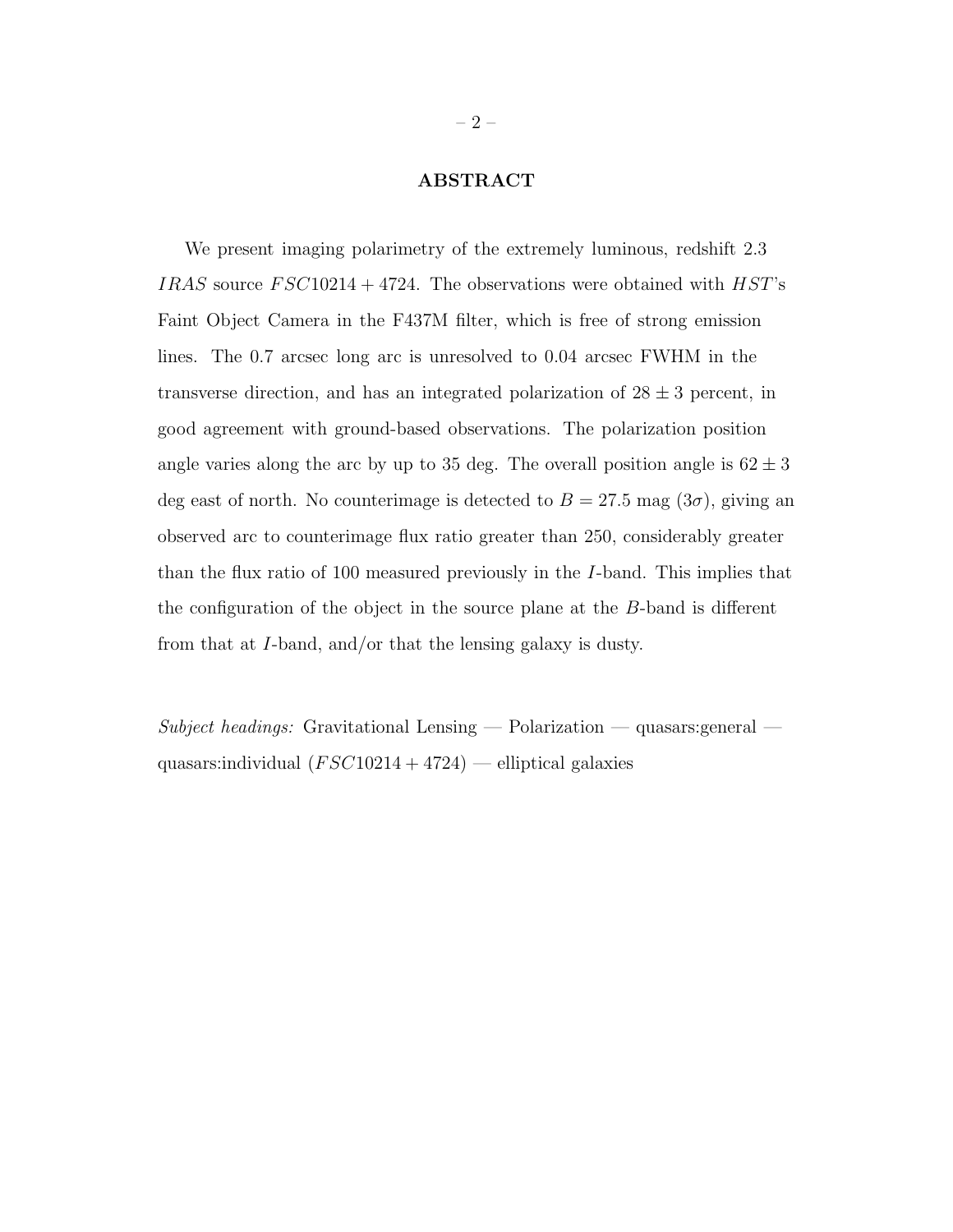#### 1. Introduction

With a redshift of  $z = 2.286$ ,  $FSC10214 + 4724$  remains the most distant object identified in the IRAS database. At the time of its initial discovery in 1991 (Rowan-Robinson *et al.*), it was estimated to have a luminosity well in excess of  $\sim 10^{14}L_{\odot}$ , most of which emerged in the far-infrared. Subsequent  $HST$  observations of  $FSC10214 + 4724$ (Eisenhardt et al. 1996, hereafter E96) with F814W (roughly I-band, center wavelength of 814nm) have shown conclusively that the source is gravitationally lensed by a foreground elliptical galaxy, reducing its intrinsic luminosity to  $\sim 2 \times 10^{13} L_{\odot}$ . The redshift of the lensing galaxy has not yet been measured with certainty, but a value of 0.9 is favored by E96 and Lacy, Rawlings & Serjeant (1998). Millimeter and sub-millimeter line and continuum observations have shown that  $FSC10214 + 4724$  contains huge amounts of interstellar dust and gas and have raised the possibility that it is powered by a massive starburst (Downes, Solomon & Radford 1995; Rowan-Robinson et al. 1993; Scoville et al. 1995). Visual spectropolarimetry (Goodrich et al. 1996, hereafter G96) has revealed both a highly polarized (25 percent at  $0.44 \mu m$ ) continuum and polarized broad wings on the otherwise unpolarized emission lines. This is the polarimetric signature of a dust-embedded quasar, hidden from direct view but seen in reflection via scattering off of favorably placed cloud(s). Therefore both stellar and non-thermal energy sources probably contribute to the luminosity of this object (Kroker et al. 1996, Lacy, Rawlings & Serjeant).

The present program makes use of the intevening gravitational lens as a microscope to study the structure of the inner regions of the quasar. At the F814W bandpass, the magnification appears to be quite high ( $\sim$  100, E96) suggesting that the background source is extremely close to a caustic of the lensing potential, so that small changes in the source position or size with wavelength will lead to differences in the position and structure of the image which could be resolved with HST. The principal features of the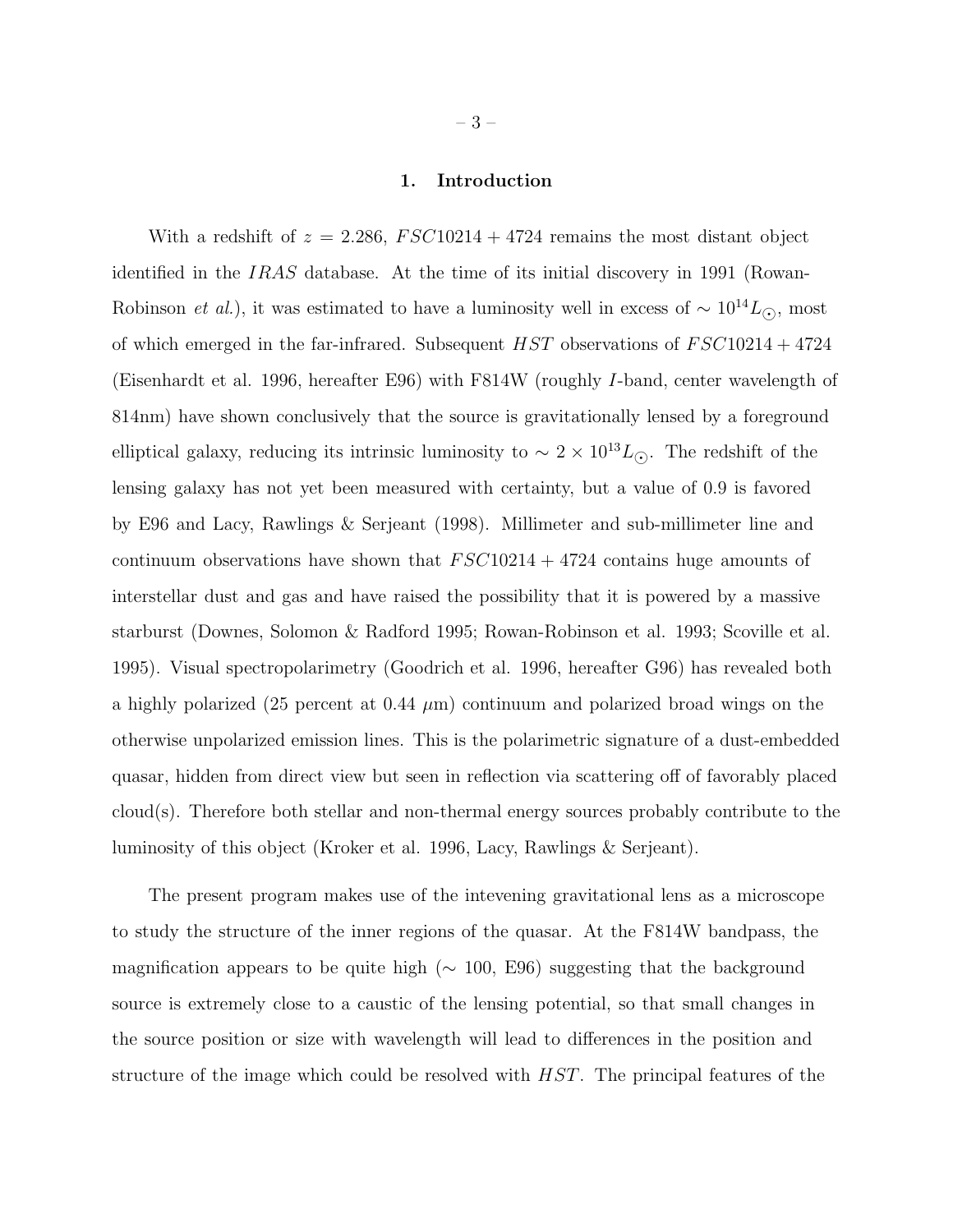lensed image at F814W are a 0.7 arcsec long arc which is unresolved (< 0.06 arcsec) in the transverse direction, and an unresolved counterimage, about 1.6 arcsec away, with about 1 percent of the total flux of the arc. The absolute and relative positions of the arc and the counterimage, the extent and structure of the arc, and the relative brightness of the arc and the counterimage, are all sensitive to the structure of the source at the observed wavelength and its position relative to the caustic of the lensing potential (E96).

This paper reports the results of imaging polarimetry of  $FSC10214 + 4724$ , carried out in the continuum using filter F437M (roughly B-band, center wavelength of 437nm) with the HST's Faint Object Camera (FOC). Subsequent papers will report the results of HST imaging of the source in narrow bands centered on a number of emission lines, providing information on the spatial distribution of gas in the narrow line region of the quasar.

At the  $FSC10214 + 4724$  redshift of  $z = 2.286$ , one 0.014 arcsec FOC pixel subtends 100(60) h<sup>-1</sup> pc for  $q = 0(0.5)$ , where  $h = H_o/100$  km s<sup>-1</sup> Mpc<sup>-1</sup> (where not otherwise specified, we assume  $H_o = 50 \text{ km s}^{-1} \text{ Mpc}^{-1}$  and  $q = 0.5$ ). The FWHM of the  $HST$ 's point spread function at F437M is 0.042 arcsec. Hereafter, F437M and F814W are interchangeably referred to as  $B$  and  $I$ -band, respectively.

#### 2. Observations and Reduction

Imaging polarimetry was performed through three separate polarizers, referred to as POL0, POL60 and POL120, where the number indicates the position angle with respect to the detector in an instrumental coordinate system. A total of 15 orbits (35,055 seconds) of polarimetry data were obtained using the F437M filter in the FOC, with 0.014 arsec per pixel and the field of view is  $7.16 \times 7.16$  arcsec<sup>2</sup>. The data were obtained in three visits. In the first visit, one orbit with each polarizer was obtained on 19 May, 1997. Each orbit began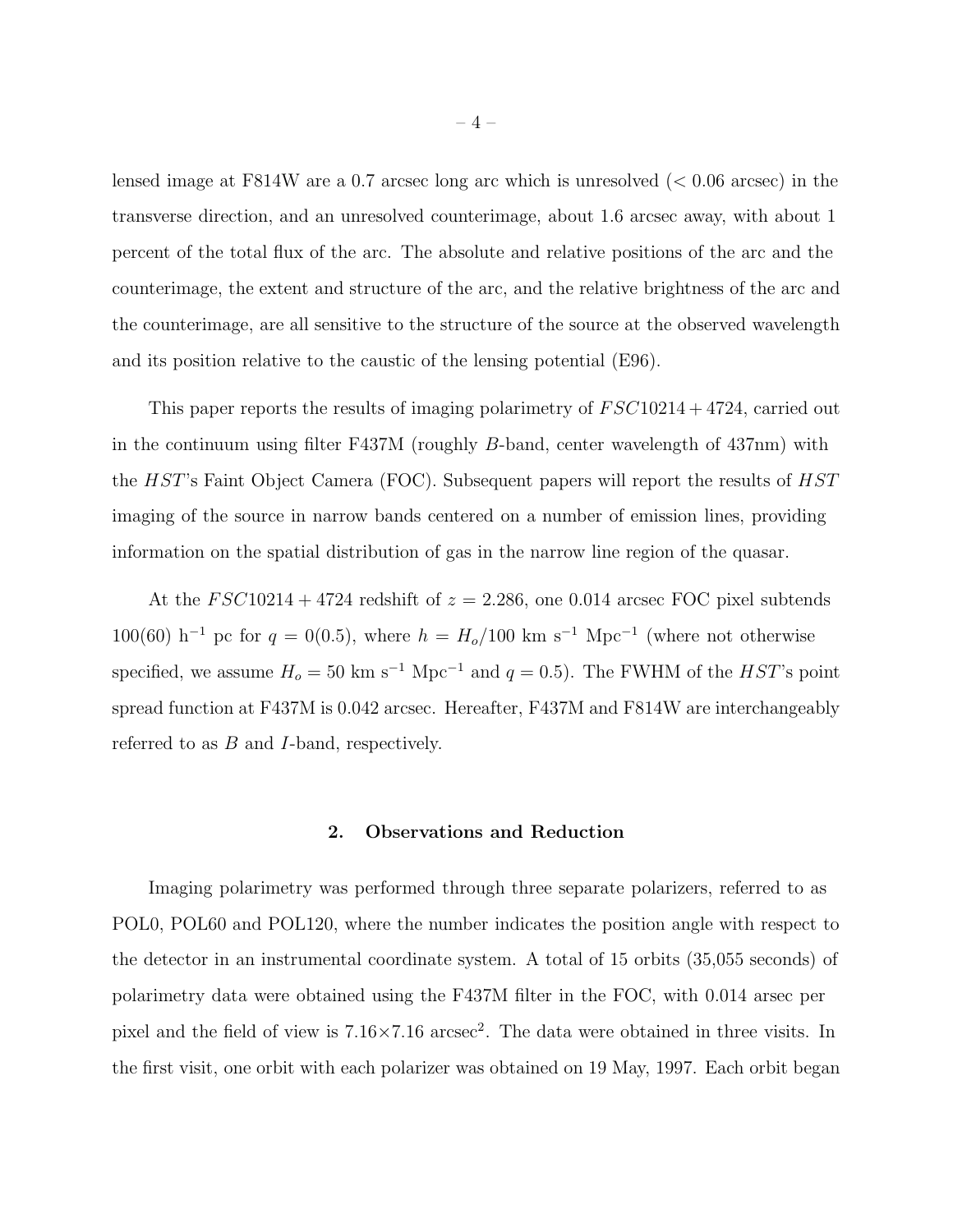with a 200 second exposure on the  $B=19$  mag star 13.2 arcsec to the east (star A in E96), to allow registration of data in the three polarizers and to check the PSF; the remainder of each orbit was spent on the arc. In the second visit, six orbits were obtained on 20-21 May 1997, with each orbit evenly divided between the three polarizers. The position angle orientations on the sky for the second visit were the same as for the first. In the third visit, six orbits were obtained on 29 June 1997 using the same strategy as in the second visit, except that the telescope was rotated around its line of sight so that the polarizer position angles were rotated 30 deg counterclockwise on the sky from first and second visit.

After standard processing provided by STScI, the FOC frames were corrected for spatial shifts introduced by the different polarizers. The shifts ( $\sim$  few pixels) were determined by measuring the position of star A relative to each polarization image. Additional corrections were also applied for dithers (visit 2 and 3) and rotation (visit 3). The background for each individual frame was estimated and subsequently subtracted. The resulting frames were corrected for calibration and co-added for each visit. Following Thompson & Robinson (1995), we define the total intensity,

$$
I = \frac{2(s_0 + s_{60} + s_{120})}{3} \tag{1}
$$

where  $s_i$  is the flux through each polarizer. The normalized Stokes parameters are then given by,

$$
q = \frac{Q}{I} = \frac{2s_0 - s_{60} - s_{120}}{s_0 + s_{60} + s_{120}}\tag{2}
$$

$$
u = \frac{U}{I} = \frac{\sqrt{3}(s_{60} - s_{120})}{s_0 + s_{60} + s_{120}}
$$
\n(3)

and the fractional polarization,

$$
p = \sqrt{u^2 + q^2} \tag{4}
$$

and the polarization position angle, which is measured counterclockwise from the scan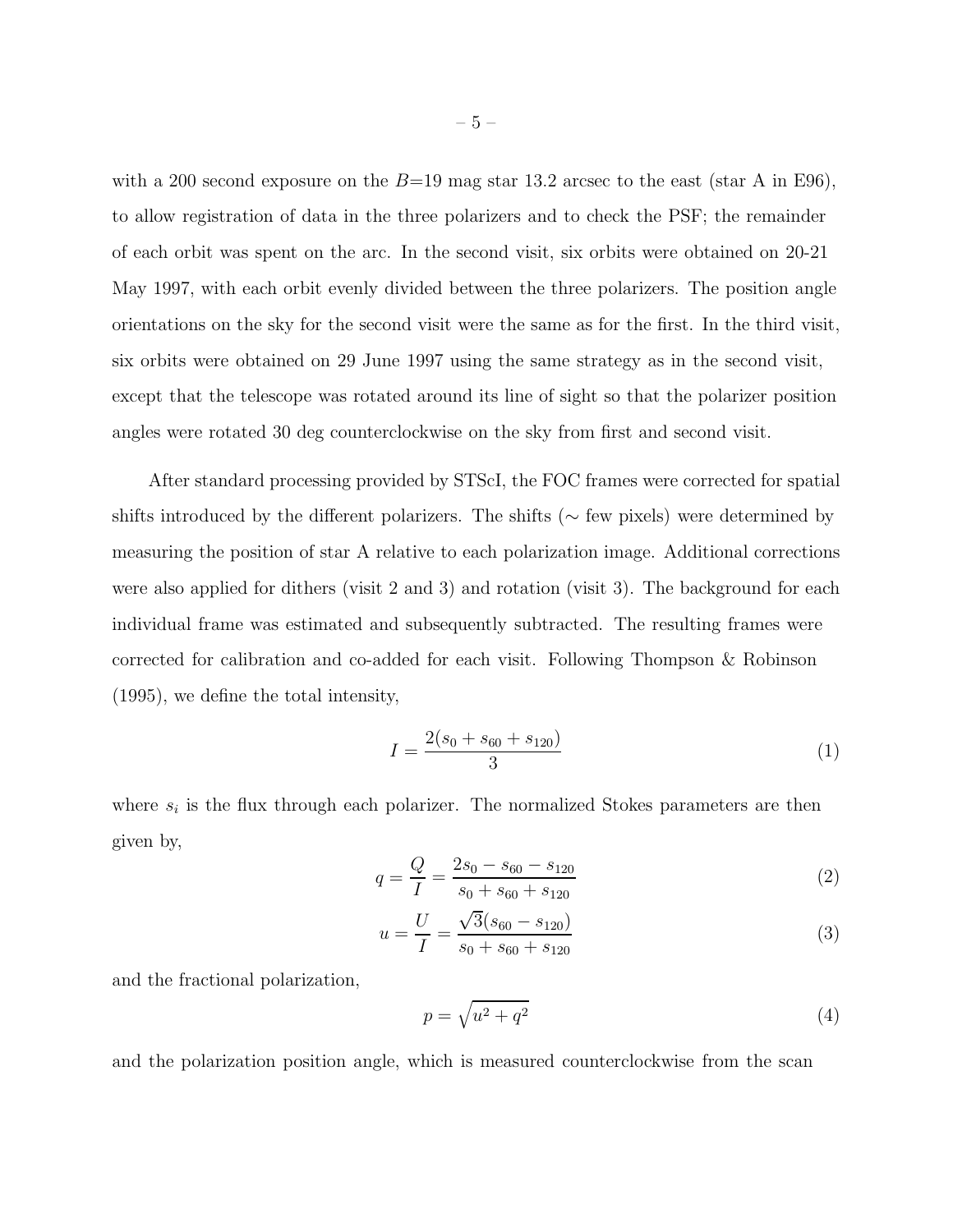direction  $(x\text{-axis})$ ,

$$
\theta = \frac{1}{2}arctan\frac{u}{q} + \theta_0\tag{5}
$$

where  $\theta_0$  is the zero point offset of the polarizers' orientation with respect to the detecor scan direction and is given to be  $-1.4^{\circ}$ .

The overall polarization results were then obtained by averaging the Stokes parameters of the three visits.

## 3. Results

The F437M image of  $FSC10214 + 4724$  is shown in Figure 1, in grayscale, obtained from a straight co-add of frames from filters POL0 and POL120 for all three visits. These POL0 and POL120 data had a diffraction limited PSF with a FWHM of 0.042 arcsec. The POL60 data had a degraded PSF, and thus were left out for this intensity map. However, in the polarimetry analysis where POL60 images were included, and the pixels were binned to exchange higher spatial resolution for improvements in the signal-to-noise ratio, this degradation does not significantly affect the results.

### 3.1. Morphology

In the F437M FOC data, the  $FSC10214+4724$  arc has a length of  $\sim 0.7$  arcsec roughly along the east-west direction and is essentially unresolved  $(< 0.04$  arcsec) in the transverse direction. This is the same basic morphology seen by E96 in the F814W WFPC2 data. The tangential profile exhibits significant structure. Summed over  $3\times3$  pixels to improve the signal-to-noise ratio, the arc is seen to have two prominent peaks. The centroids of these two peaks are separated by at least 0.30 arcsec. This is significantly larger than the 0.24 arcsec separation observed in the F814W image.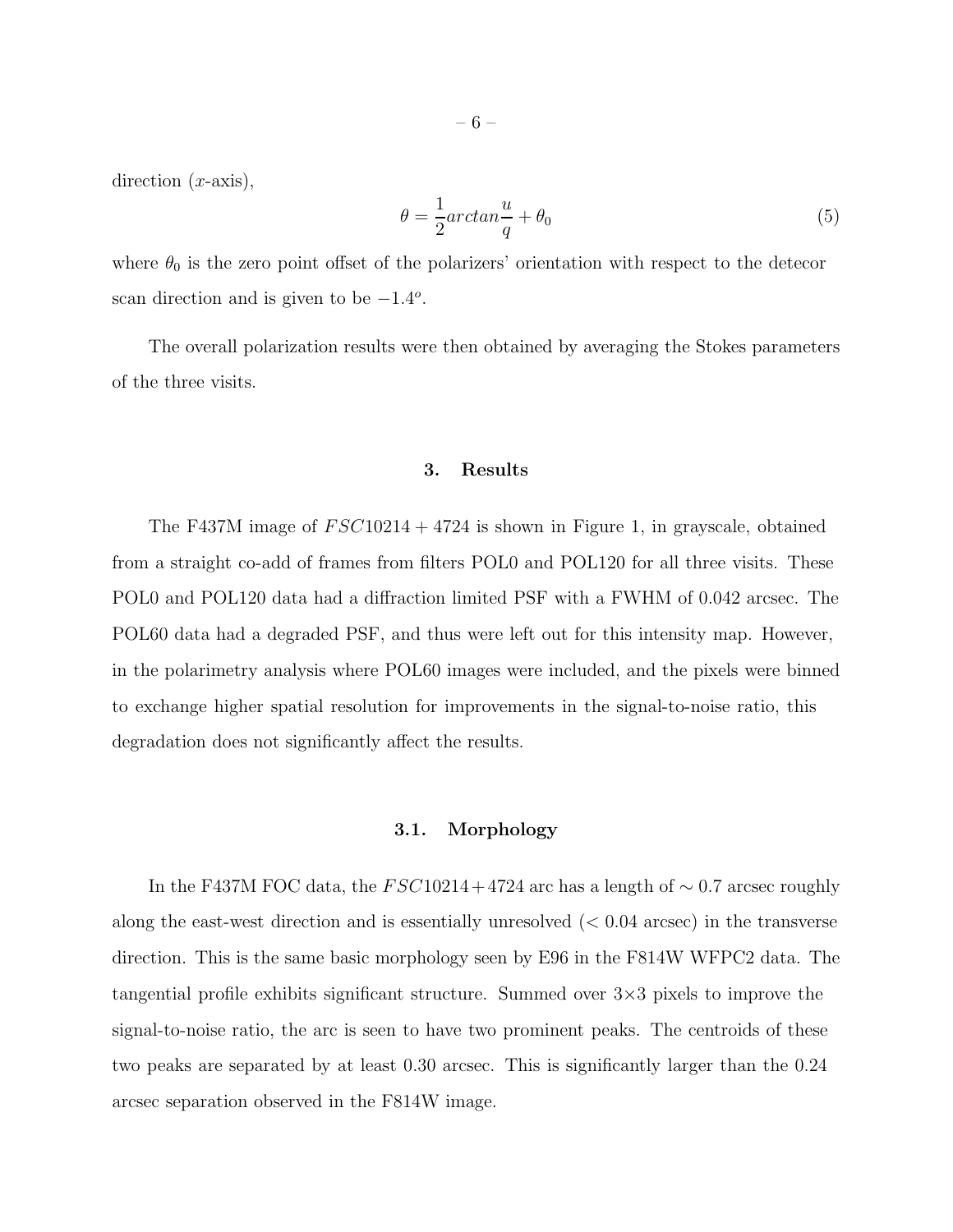The four objects seen in the F814W image which fall in the FOC field-of-view are the arc (refered to as component 1 by E96), the two lensing galaxies (components 2 and 3) and the counterimage (component 5). Components 1, 2 and 5 are shown as contours and labelled in Figure 1. The only object visible in the FOC data is the arc, as seen in grayscale in Figure 1. The absence of components 2 and 3 in the FOC data is expected from their measured spectral energy distribution (E96) and the depth of the FOC image (hereafter, E96's component 2 is referred to as the lensing galaxy). Most significantly, the counterimage seen in the F814W image and in the K band (Graham & Liu 1995, Broadhurst & Lehár 1995) is not present in the F437M FOC data. The ratio of the flux of the arc to the  $3\sigma$  level of the background noise at the expected position of the counterimage is 250. This limit is 2.5 times greater than the arc-to-counterimage flux ratio ( $\sim 100$ ) in the F814W image (E96).

Our coadded image gives an integrated flux density over the length of the arc of  $1.6 \times 10^{-17}$  ergs cm<sup>-2</sup> s<sup>-1</sup>  $\AA$ <sup>-1</sup>, equivalent to  $B = 21.5$  mag. This is similar to the integrated magnitude obtained by Broadhurst  $&$  Lehár.

#### 3.2. Astrometry

Astrometry provides critical information needed for mapping the image into the source plane. The task is complicated due to the fact that there is no object other than the arc itself in the FOC field of view. The accuracy of the measurement thus depends upon the knowledge of the distance from the reference object, star A, to the lensing galaxy, and the precision offsetting of HST. From the F814W data, Star A was measured to be  $13.19 \pm 0.01$  arcsec west and  $0.99 \pm 0.02$  arcsec north of the lensing galaxy. The errors are due to uncertainties in the correction for geometrical distortion and in the determination of the centroid of star A, whose core is saturated in the F814W PC data. Assuming the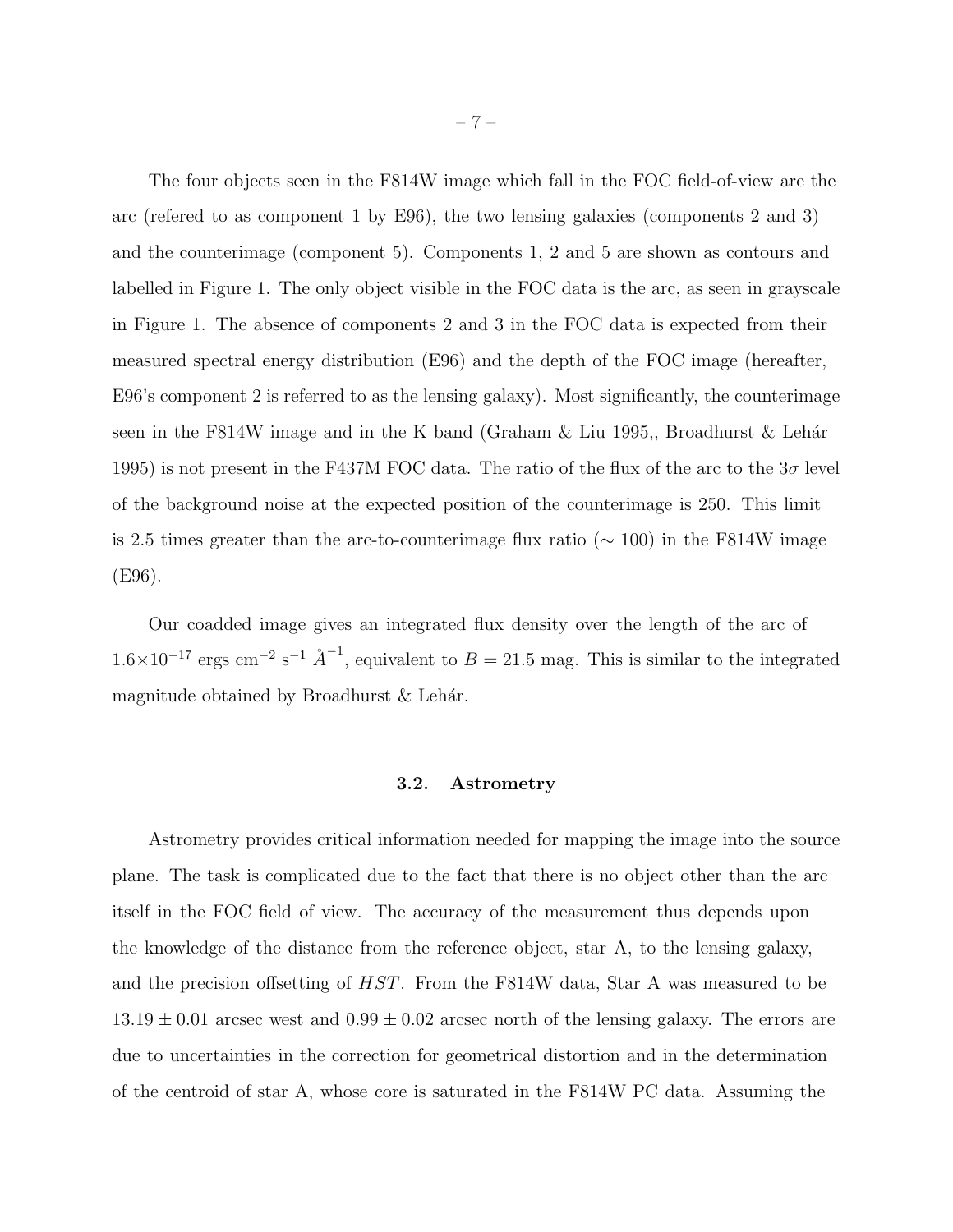telescope pointing between the FOC image of star A and the arc is accurately known, our best determination of the relative positions of the arc at F437M and F814W is shown in Fig 1. Relative to the I-band arc (in contours), the arc as seen by the FOC data (in grayscale) appears to be shifted radially towards the lensing galaxy, by  $12 \pm 14$  mas. Here we have root-sum-squared errors of 10 mas the for geometrical distortion and centroiding, and 10 mas for telescope pointing (R. Jedrzejewski, private communiation).

#### 3.3. Polarization

Our polarization measurement confirms that  $FSC10214 + 4724$  is highly polarized. The integrated linear polarization of the entire arc, determined from the total fluxes measured with each of the three polarizers, is  $31 \pm 3$  percent for the first visit,  $24 \pm 5$  percent for the second and  $26 \pm 5$  percent for the third. The average degree of polarization then is  $28 \pm 3$  percent, consistent with the ground-based observations (G96). The position angles, measured east of north, for the three separate visits appear to be in satisfactory agreement. They are  $59 \pm 3.5$  deg for the first visit,  $61 \pm 7$  deg for the second and  $67 \pm 5$  deg for the third. The overall orientation, after averaging the Stokes parameters from the three visits, is  $62 \pm 2.7$  deg, compared to the ground-based observations of  $69.9 \pm 0.2$  deg by G96, and  $75 \pm 3$  deg by Lawrence et al. (1993). Lawerence et al. integrated their polarimetry data over the 400 to 1000 nm range. G96 obtained spectropolarimetry over the same spectral range as Lawrence et al., and their position angle appeared to be constant over that range. The discrepancy in the position angles is not understood, but may be due to inclusion of low surface brightness regions in the ground-based data which are not detected by  $HST$ .

Taking advantage of the unresolved nature of the arc in the transverse direction, a high resolution one-dimensional polarization map was produced by summing over  $10\times3$  pixels, in the transverse and tangential directions, respectively. The choice of number of pixels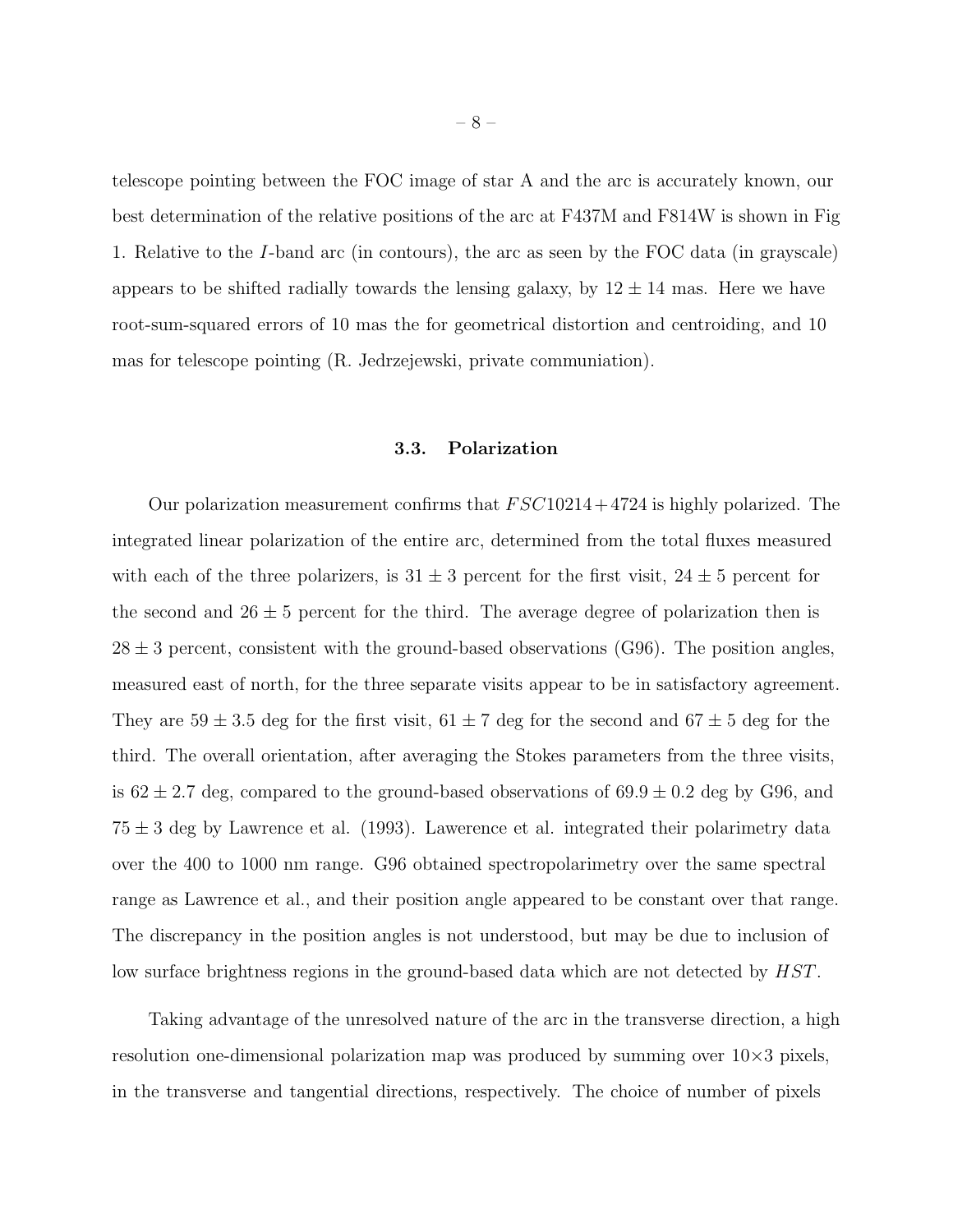was made so as to improve the signal-to-noise ratio while preserving the structure along the tangential direction. The combination of these pixels gives substantial improvement in signal-to-noise ratio and minimizes the effect of misregistration and differing PSF, thus allowing reliable determination of the polarization for each combined pixel. As shown in Figure 2, the total intensity I, the degree of polarization P and the position angles vary significantly along the arc. The maximum change in the position angle,  $\Delta\theta_{max}$ , is  $35 \pm 5$ deg.

#### 4. Discussion

There are no sources other than  $FSC10214 + 4724$  detected in the FOC field of view, even though the image is very deep, with a  $3\sigma$  point source detection limit of  $B \approx 27.5$  mag in the central  $6 \times 6$  arcsec<sup>2</sup>. This is consistent with the expectation from faint field galaxy source counts (Williams et al. 1996).

### 4.1. Absence of the counterimage

The absence of the counterimage (component 5 in E96) in the B−band FOC image is surprising. This may be due either to larger lensing magnification in the F437M bandpass than in F814W seen by E96, or to extinction by dust in the lensing galaxy. We address each of these possibilities in turn.

Although gravitational lensing is achromatic, the magnification is a sensitive function of source size and position near the caustic in the source plane. Different distributions for the UV and optical continuum regions can account for the appearances of  $FSC10214 + 4724$ at different wavelengths noted by Matthews et al. (1994). The lens model suggested by E96 and a source geometry as sketched in Figure 3 reproduce qualitatively the inferred lensing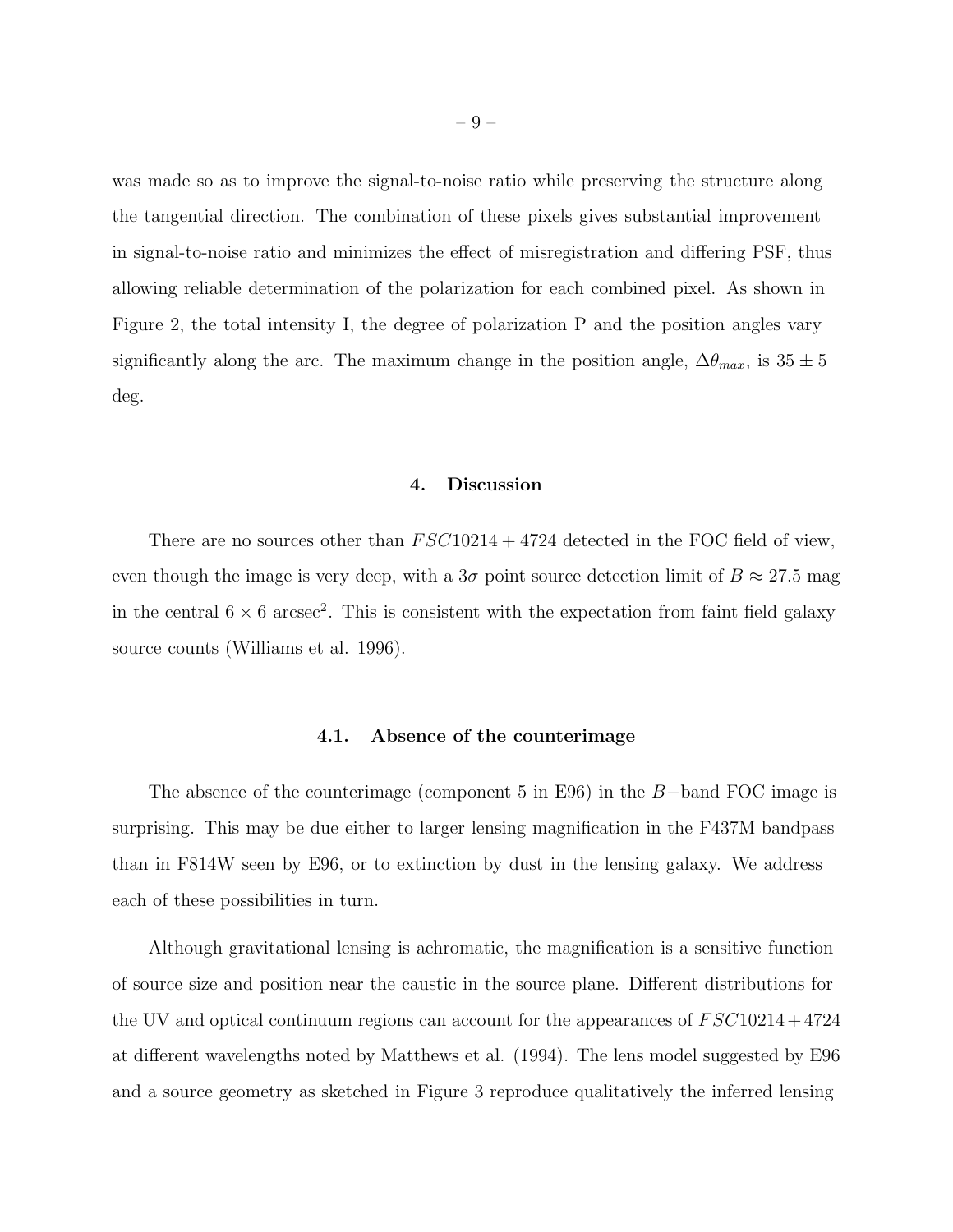magnification of 250, the observed arc morphology and the arc astrometry at F437M. Our source model puts the B-band source with a radius of  $\sim 20$  pc, right on the cusp in the caustic line, approximately 100 pc away from the center of the I-band source. The fact that the B-band source lies on the caustic is not entirely fortuitous but perhaps due to "magnification bias". In reality the scattering clouds may be widely distributed, but only the regions near the cusp are highly magnified and readily detected. Because of uncertainties in telescope pointing, we take the observed difference in angular position of the arc to be an upper limit rather than a detection. However, the small differences in morphology of the arc, when combined with the lens model do indeed suggest a small offset between the B-band and I-band sources, and hence a small offset between the B-band and I-band arcs of roughly 10 mas, in the direction provided by the telescope astrometry (section 3.2). For the simple quasar picture in which a scattering cloud is illuminated by a hidden AGN in the source plane, the positional offset of the  $B$ -band cloud relative to that in the  $I$ -band suggests that the direction from the hidden AGN to these sources could be different, and perhaps could give rise to different position angles (since the polarization vector is perpendicular to the direction to the AGN). However, existing spectropolarimetric data indicate that position angle is independent of wavelength (Goodrich, private communication).

If in fact there is no radial shift between the I and B band data sets, reddening in the lensing galaxy may still explain the absence of the counterimage at B band, since the counterimage and the arc are viewed through different parts of the elliptical lensing galaxy, and therefore may be affected by different amounts of extinction. Dusty gravitational lenses have been observed (e.g., MG 1131+0534 Larkin et al. 1994 and MG 0414+0534 Lawrence et al. 1995). If it is assumed that the arc is not significantly reddened since its optical path is ~ 10 kpc away from the center of the lens galaxy,  $A_V > 0.67$  mag at  $z = 0.9$  is required to produce  $E(B - I) > 1$  mag observed for the counterimage, using the extinction law from Cardelli, Clayton, & Mathis 1989 ( $R_V = A_V / E(B - V) = 3.1$ ). This optical depth is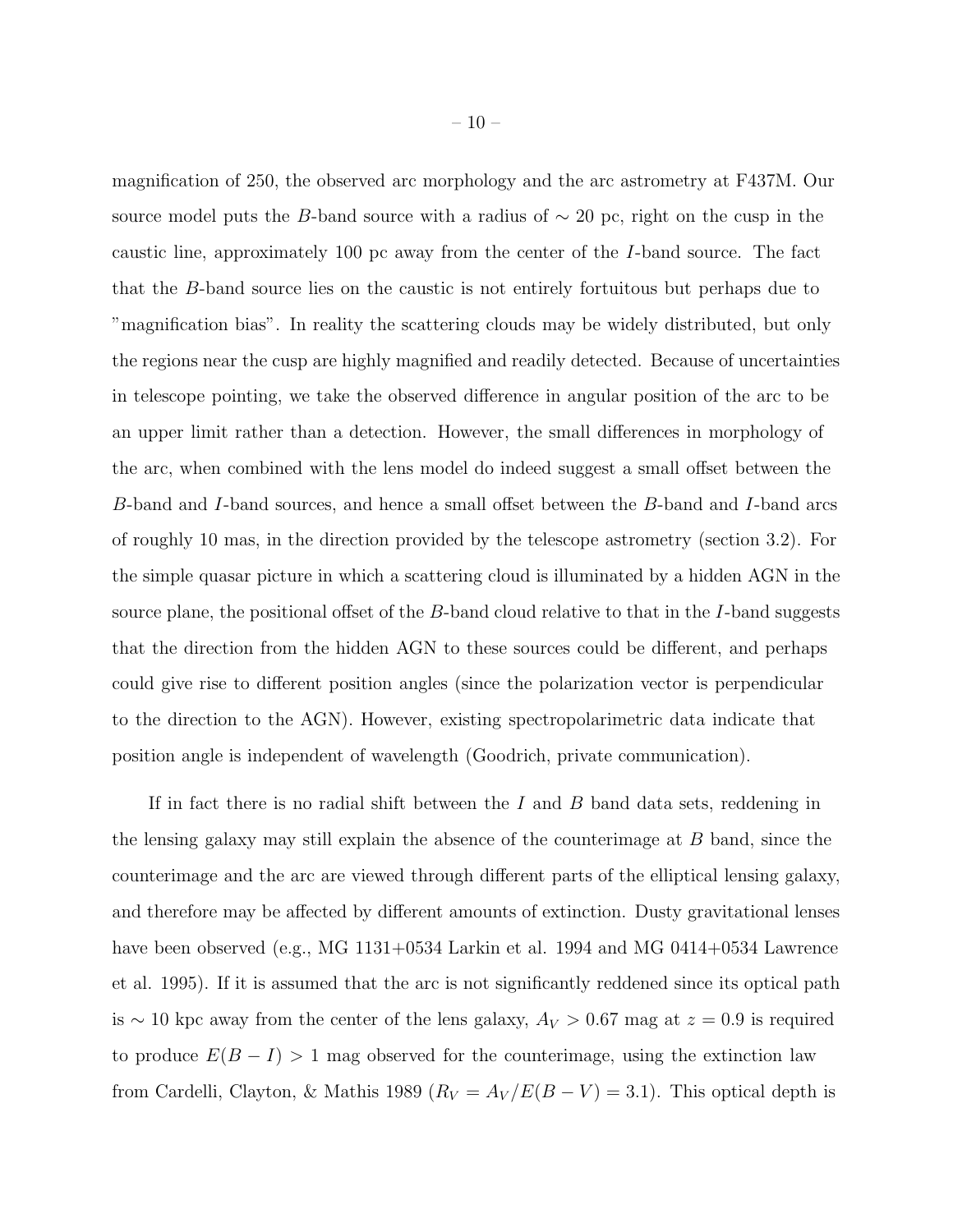similiar to that found in some local elliptical galaxies (Goudfrooij  $\&$  de Jong 1995). This extinction, if present, would reduce the intrinsic lensing magnification ratio estimated from the F814W data to less than 45, which is closer to the magnification ratio of roughly 30 estimated in the far infrared (E96). The source structure and hence the polarization angle could then be very similar for both F437M and F814W.

## 4.2. Pattern of Position Angles

Given a lensing magnification, it is possible to infer the source diameter,  $D$ , using the lens model (E96). The observed pattern of position angles then may be directly translated into the source plane, and can be used to infer the location of the dust enshrouded AGN. For the quasar model above, the projected distance, R, from the continuum region to the hidden AGN may then be estimated by the simple relation,  $D \approx R\Delta\theta_{max}$ , where  $\Delta\theta_{max}$  is the maximum change of the position angle. For a range of lensing magnification of 250 to 45, D varies from 40 to 100 pc, so R is less than 160 pc (see also, E96). This smale scale is generally inaccessible at these wavelengths for objects at redshifts  $z > 2$ . Notice this range of R is similar to the distance from the active nucleus to the continuum region found for the local Seyfert 2 galaxy, NGC1068 (Capetti et al. 1995).

The relative position of the source and the caustic is crucial in explaining the many features of the arc. For example, if some part of the source is within the cusp, that part will be triply imaged in the arc such that the parity of the first image is opposite to the parity of the second, and is the same as that of the third. A monotonic position-angle variation across the source located within the cusp will naturally produce the rising, falling and rising position angle pattern shown in the central part of Figure 2c.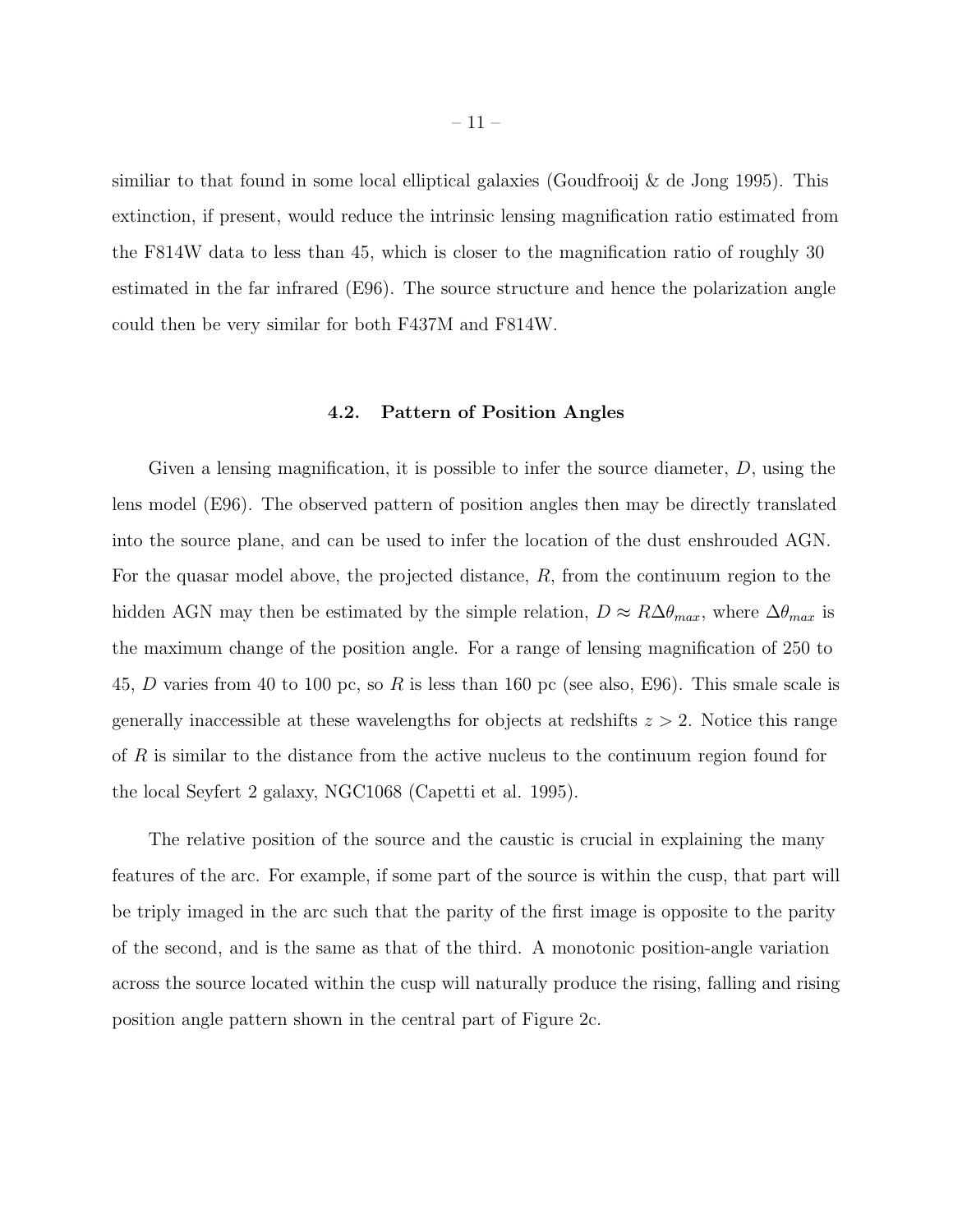#### 4.3. Future Observations

Either change in  $FSC10214 + 4724$  source geometry or extinction in the lensing galaxy could be responsible for the fact that the counterimage is present in the I-band, WFPC2 data while absent in the B-band, FOC data. We expect much of this ambiguity to be resolved by a more accurate determination of the relative astrometry of the  $FSC10214 + 4724$  system with planned HST WFPC2 observations in the F467M and F814W. In the present study, the morphological differences between the unpolarized I-band and polarized B-band images of  $FSC10214 + 4724$  are not large, because the differences in size and location of the regions emitting these components are small relative to the resolution of the high-magnification gravitational lens combined with HST. However the same is not expected to hold for the narrow emission line region (the NLR). From detailed studies of AGN at low redshifts, it is known that the NLRs and the extended NLRs can exhibit complex morphologies over hundreds of parsecs to kiloparsec scales (e.g. Pogge 1989, Wilson & Tsvetanov 1994). At high redshifts, the emission-line nebula around powerful AGN can be quite spectacular, reaching sizes of 10-100 kpc (e.g., McCarthy, Spinrad & van Breugel 1995, Armus et al. 1998). If the NLR of  $FSC10214 + 4724$  has similar properties, its appearance through filters isolating specific UV and optical emission lines should be quite different from its broad band, continuum morphology. For example, if the NLR is displaced towards the lensing galaxy, the arc will split up into three images and the counterimage will become relatively more prominent. If displaced away, the arc will become shorter and the counterimage will again become relatively more prominent. The displacement, shape and size of the NLR may be determined from the observed morphology and the lens model. This makes  $FSC10214 + 4724$  a unique system for direct imaging of quasar emission regions at high redshift. Observations are planned in HST cycles 7 and 8 to image this system in narrow-band filters centered on the narrow emission lines, [C IV] $\lambda$ 1549, [Ne V] $\lambda$ 3426 and [O III] $\lambda$ 5007.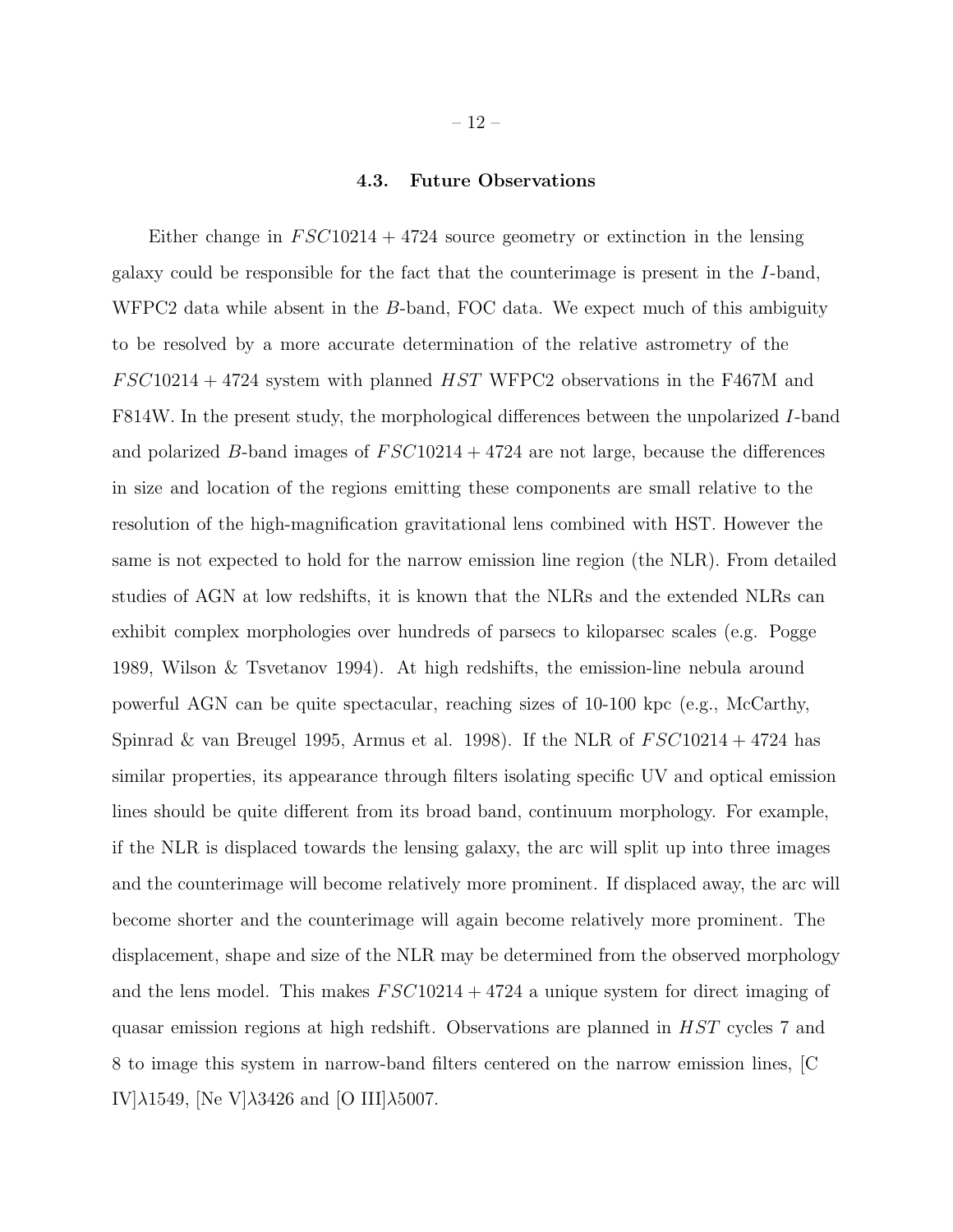### 5. Summary and Conclusions

We have reported imaging polarimetry of the gravitationally-lensed object  $FSC10214 + 4724$ , carried out with 0.04 arcsec resolution at F437M (roughly Bband) using the Faint Object Camera on HST. The principal results of this work are the following:

a. The F437M source appears as an unresolved arc,  $0.7$  by  $\lt 0.04$  arcsec, coincident to within the errors with the arc seen at F814W by E96.

b. The absence of a counterimage suggests that the apparent magnification at F437M is 250, considerably higher than measured at F814W and inferred for the far infrared (E96). It is possible that this effect is due to differential extinction in the lensing galaxy. However, if further work shows that that the magnification is in fact higher at F437M than at F814W, then the emitting region at the shorter wavelength must be smaller and closer to the caustic of the lensing potential. The size and position difference might be a a consequence of patchy UV extinction in the high luminosity core of  $FSC10214 + 4724$ (Lacy, Rawlings & Serjeant).

c. The net polarization of the arc at F437M is consistent with what has been determined from ground-based measurements, but we determine that the position angle of polarization rotates systematically with position along the arc. The total variation of the angle is about 35 deg. Under the assumption that the polarization is due to scattering of continuum radiation from an embedded source, the projected distance of the scattering region from this source is less than 160 pc; it could be as small as 60 pc if the magnification is in fact as high as 250.

We thank Roger Blandford and Roger Hildebrand for helpful discussions and Robin Evans for his help with corrections for geometrical distortion of the PC data. HTN wishes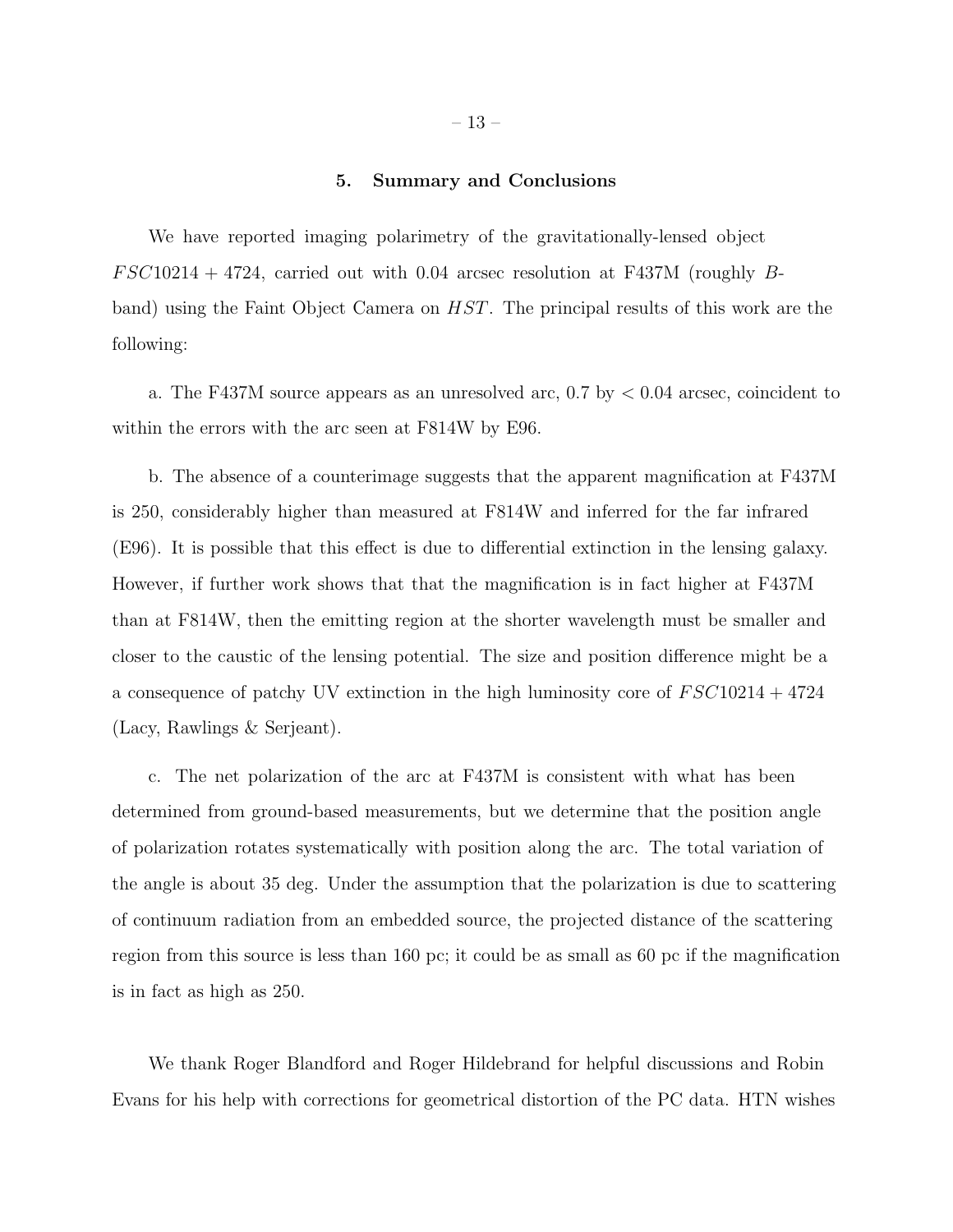to thank the Institute for Advanced Study for its hospitality during his visit for a part of this work. Support for DWH was provided by Hubble Fellowship grant HF-01093.01-97A from STScI, which is operated by AURA under NASA contract NASA5-26555. Support for this work was provided by NASA through grant number GO-6834.01-95A from STScI, which is operated by AURA under NASA contract NAS5-26555. Portions of the research described in this paper were carried out by the Jet Propulsion Laboratory, California Institute of Technology, under a contract with NASA.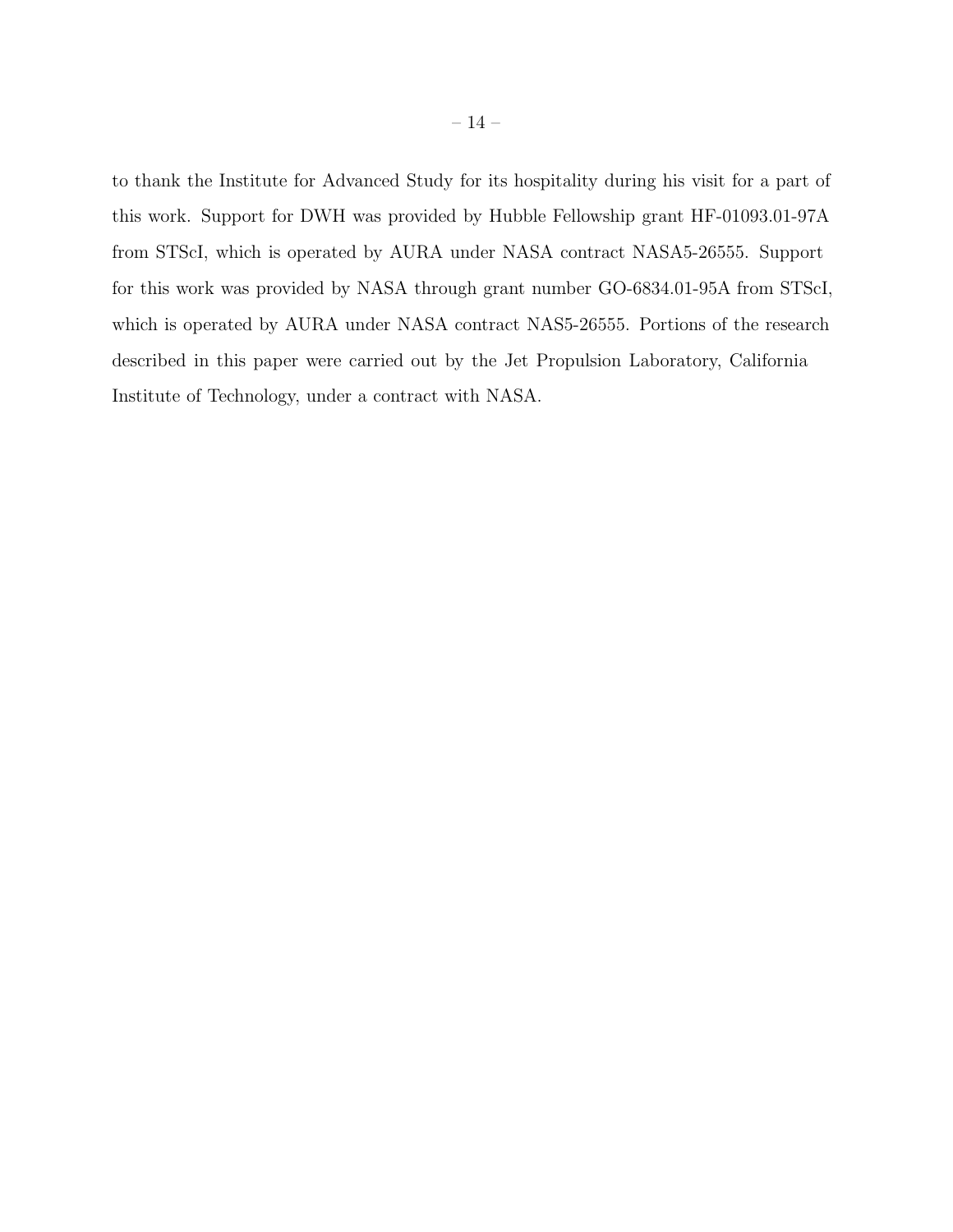#### REFERENCES

- Armus,L., Soifer, B.T., Murphy, T.W., JR., Neugebauer, G., Evans, A.S., & Mathews, K. 1998, ApJ, 495, 276
- Broadhurst, T. and Lehár, J., 1995, ApJ, 450, L41
- Capetti, A., Axon, D.J., Macchetto, F., Sparks, W.B., & Boksenberg, A. 1995, ApJ, 446, 155
- Cardelli, J.A., Clayton, G.C., & Mathis, J.S. 1989, ApJ, 345, 245
- Downes, D., Solomon, P.M., & Radford, S.J.E. 1995, ApJ, 453, L65
- Eisenhardt, P.R., Armus, L., Hogg D.W., Soifer, B.T., Neugebauer, G., & Werner, M.W., 1996, ApJ, 461, 72 (E96)
- Goudfrooij P. & de Jong T., 1995, A&A, 298, 784
- Goodrich,R.W., Miller,J.S., Martel, A., Cohen, M.H., Tran, H.D., Ogle, P.M., & Vermeulen, R.C. 1996, ApJ, 456, L9 (G96)
- Graham, J.R., & Liu, M.C. 1995, ApJ, 449, L29
- Kroker, H, Genzel, R,. Krabbe, A., Tacconi-Garmant, L. E., Tecza, M., Thatie, N., & Beckwith, S.V.W., 1996, ApJ, 463, L55
- Larkin, J.E. et al., 1994, ApJ, 420, L9
- Lawrence, A. et al., 1993, MNRAS, 260, 28.
- Lawrence, C.R., Elston, R., Januzzi, B.T., & Turner, E.L., 1995, AJ, 110, 2570
- Lacy, M., Rawlings, S. & Serjeant, S., 1998, ASTRO-PH/ 9806079.
- McCarthy, P.J., Spinrad, H., & van Breugel, W. 1995, ApJS, 99 27
- Pogge, R.W., 1989, ApJ, 345, 730
- Rowan-Robinson, M. et al., 1991, Nature, 351, 719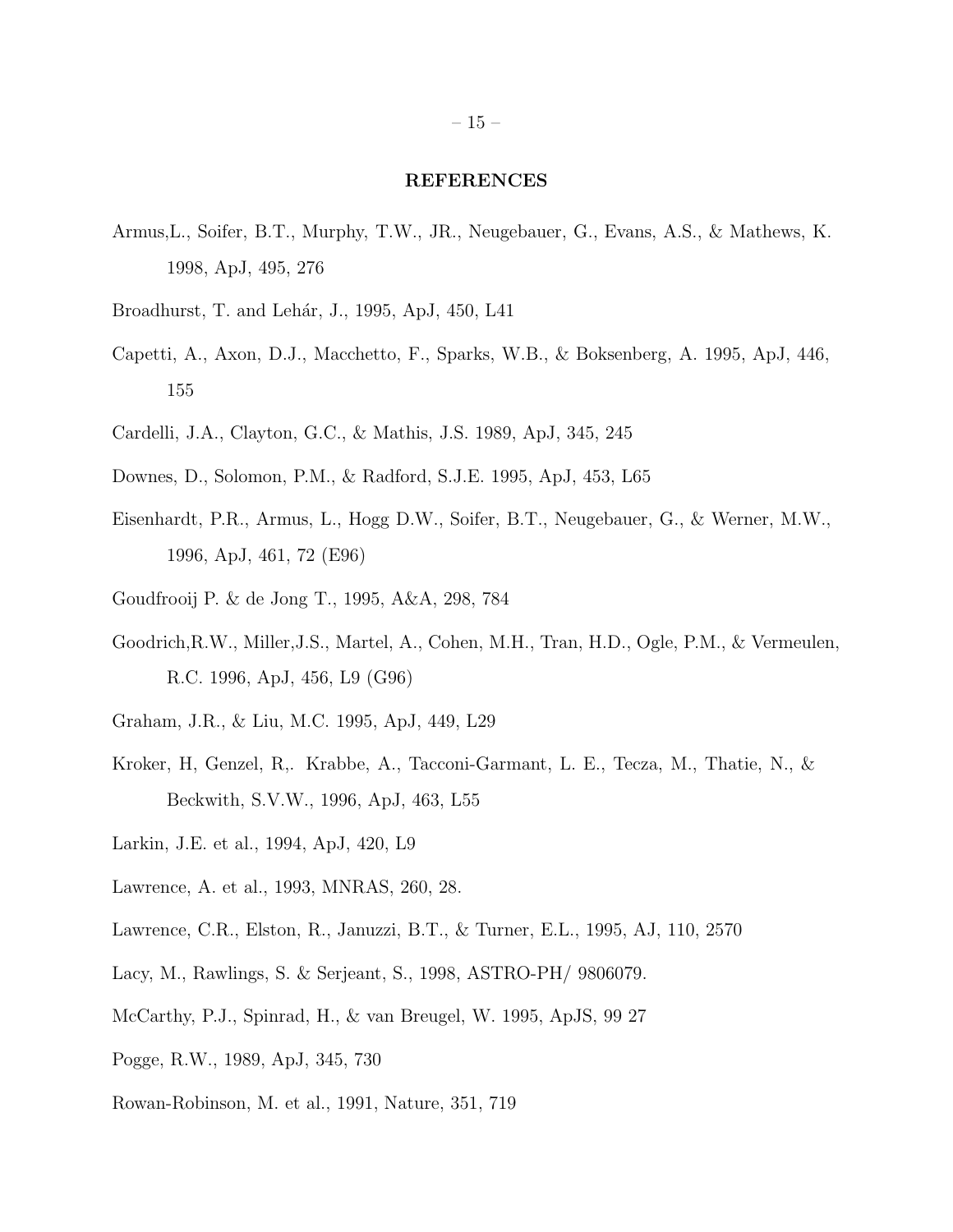Rowan-Robinson, M et al., 1993, MNRAS, 261, 513

- Scoville, N.Z., Yun, M.S., Brown, R.L., & Vanden Bout, P.A. 1995, ApJ, 449, L109
- Thompson, R.C. & Robinson, D.R.T., 1995, *ST-ECF Newsletter*, 23, 33
- Williams, R. E. et al., 1996, AJ, 112, 1335
- Wilson, A.S., & Tsvetanov, Z. I., 1994, AJ, 107, 1227

This manuscript was prepared with the AAS IATEX macros v4.0.  $\,$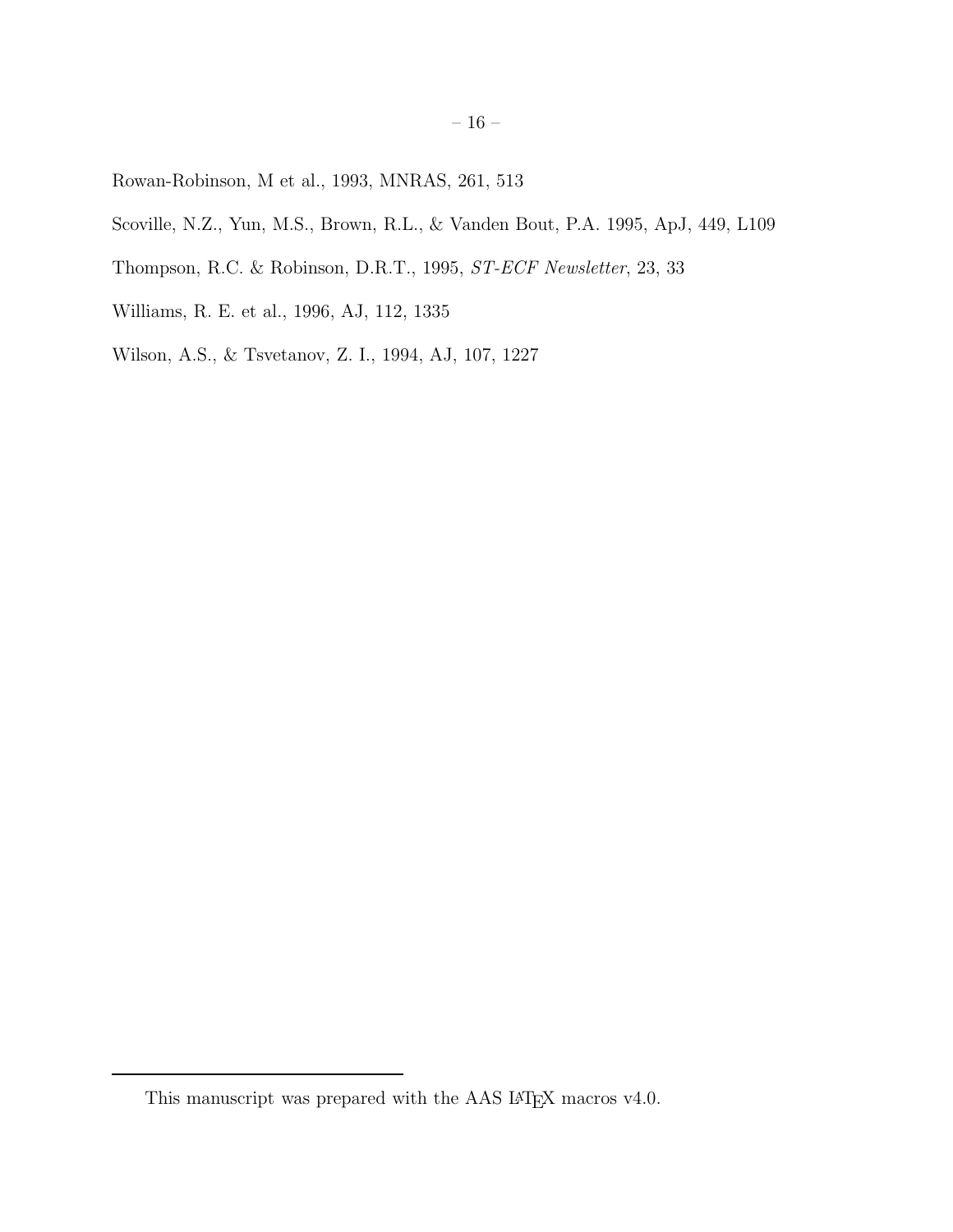Fig. 1.—  $HST$  Faint Object Camera image of  $FSC10214+4724$  in filter F437M in grayscale. The overlayed contours are from the PC F814W data (E96), with the centroid of the lensing galaxy and counterimage labelled as 2 and 5, respectively. Notice the absence of the lensing galaxy and the counterimage in the F437M FOC data. North is 76.0 deg clockwise from vertical.

Fig. 2.— One dimensional profiles of  $FSC10214 + 4724$  in filter F437M. Total intensity I (panel a), Degree of polarization P (panel b) and position angle  $\theta$  (panel c) vs. position in arcsec along the arc. The smoothing box for the data was 3 pixels parallel to the arc  $\times$  10 pixels transverse to the arc. East is to the right.

Fig. 3.— A source model of  $FSC10214 + 4724$  for lensing magnification of ~ 250. Solid lines: Position and size of the source in  $I$  and  $B$  bands. Solid vector is the position angle measured by this work. Dotted vectors are the position angle measured by G96. Broken line: the cautic. Dashed line: the location of hidden AGN inferred from the variation of the position angles of polarization observed along  $FSC10214 + 4724$  arc.  $(0,0)$  is the position of the lensing galaxy in the source plane. North is 37.1 deg counterclockwise from vertical.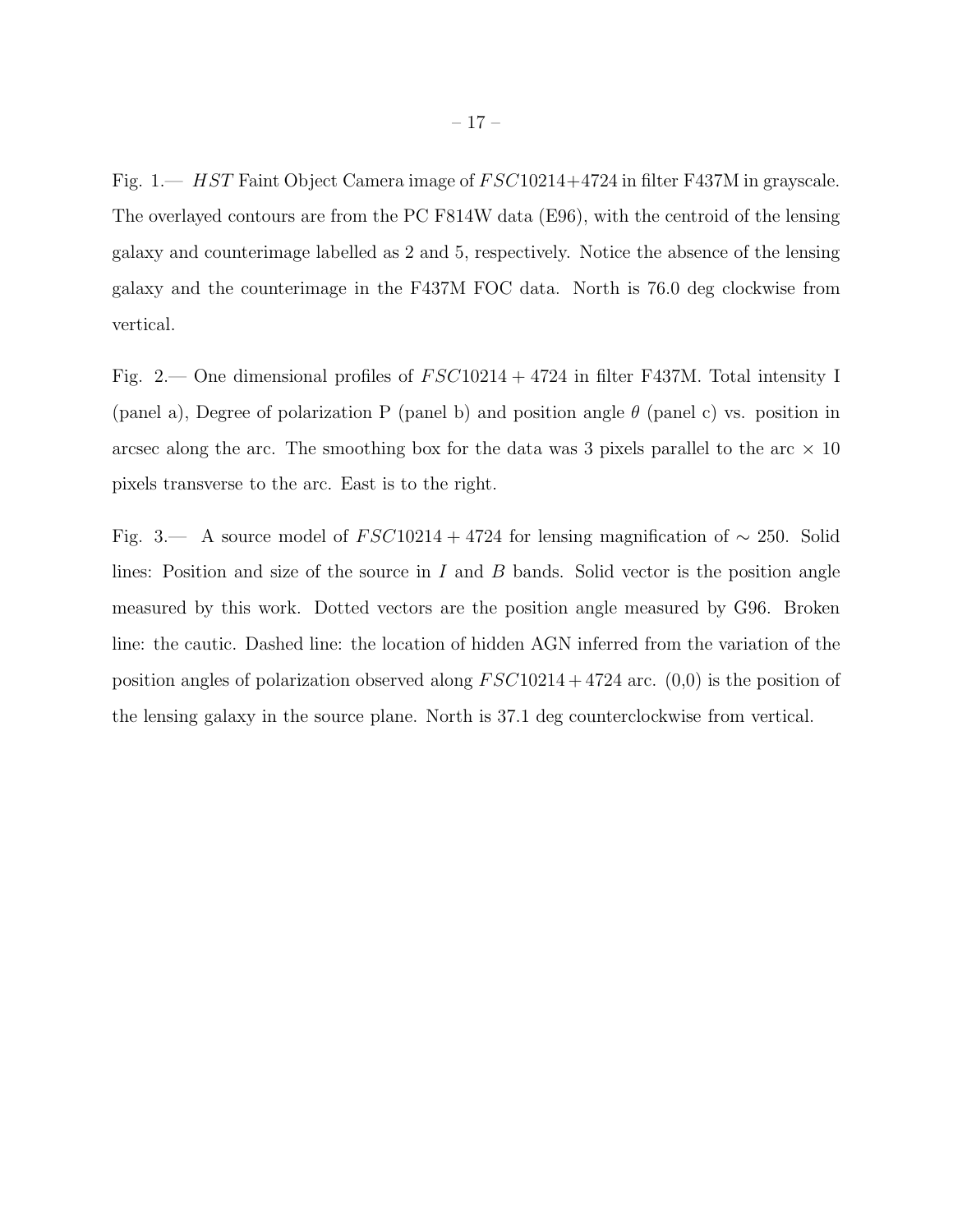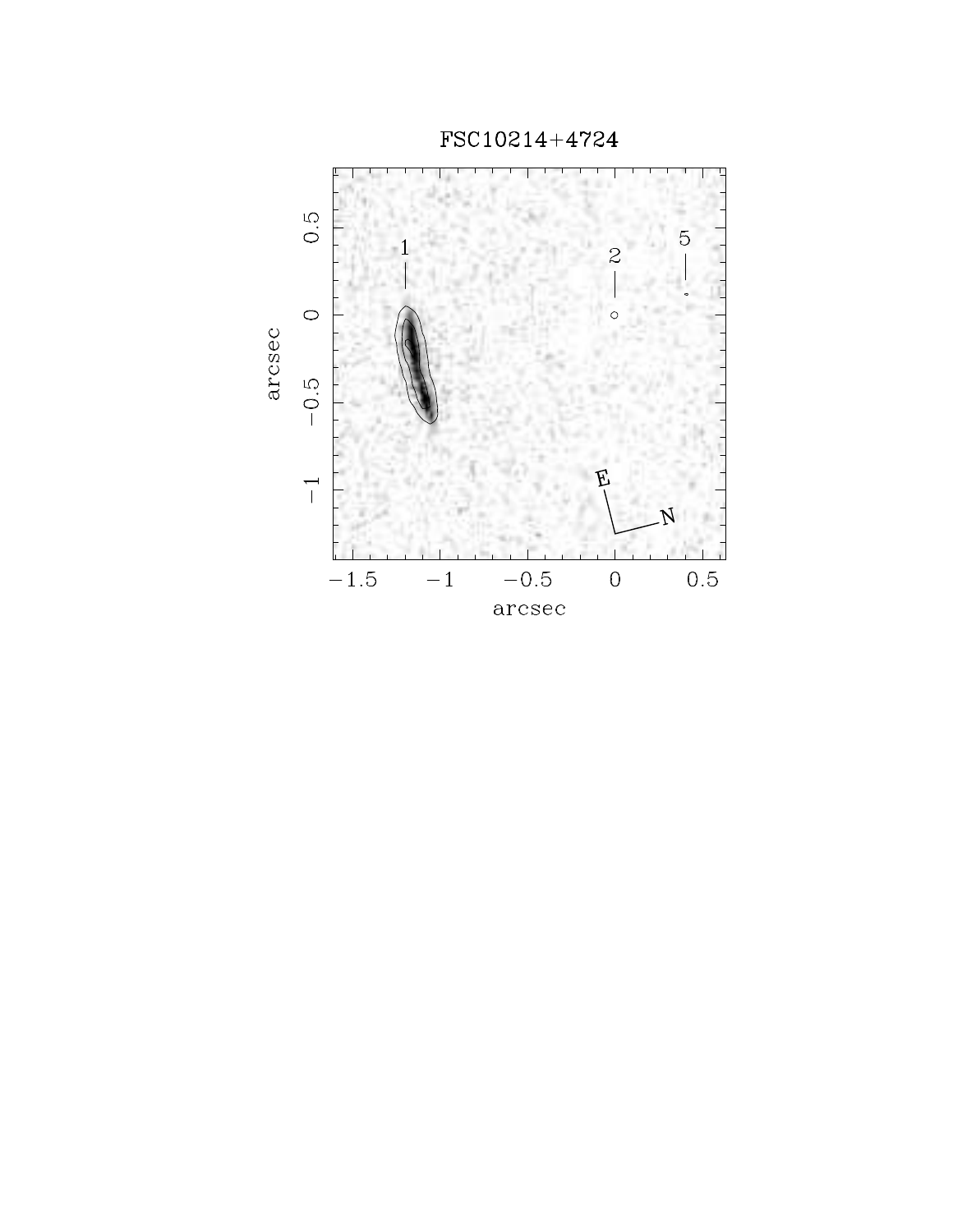